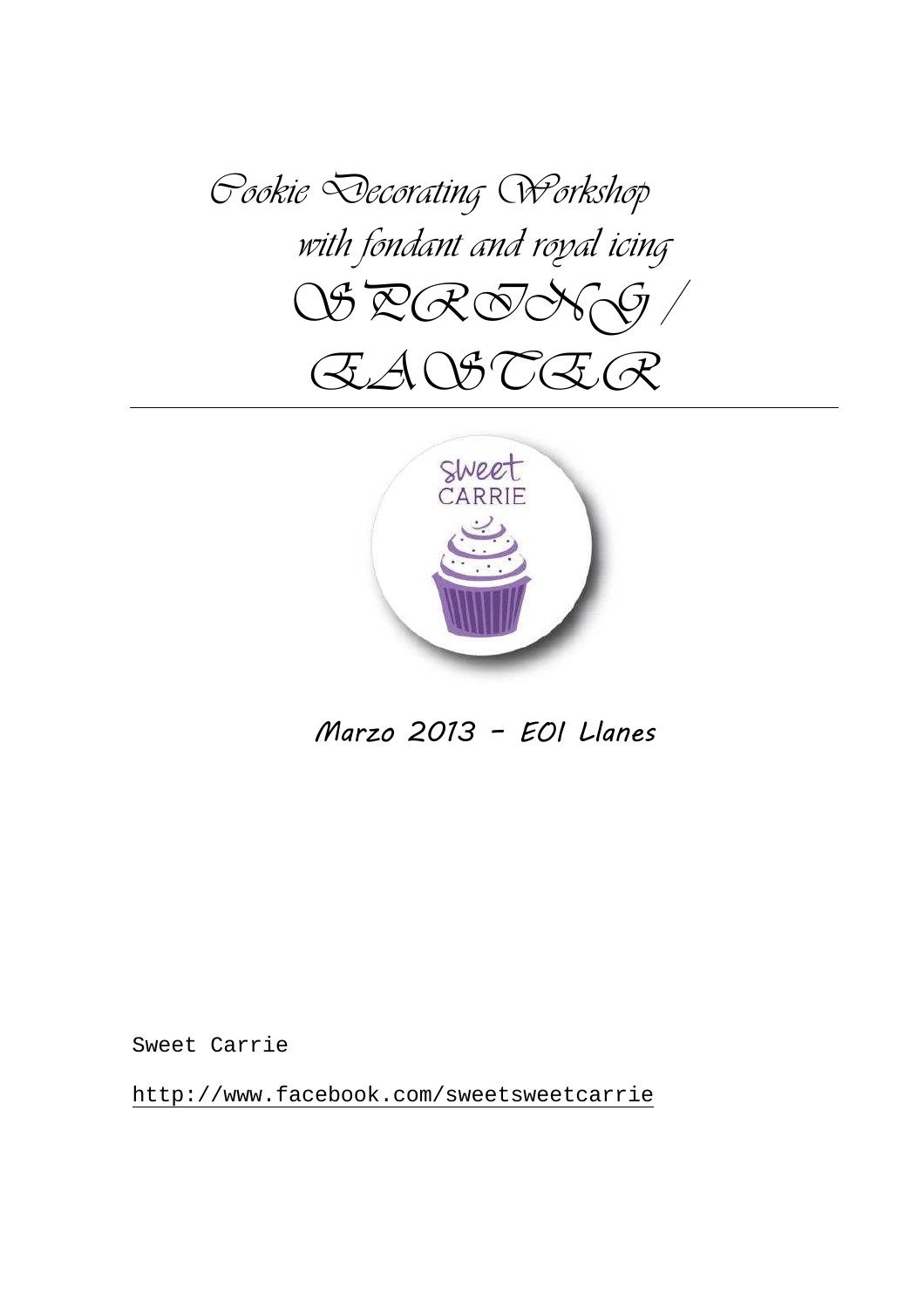## Butter Cookies:

#### Ingredients:

- 250 gr. unsalted butter (at room temperature!)
- 250 gr. white sugar
- 2 eggs (at room temperature)
- pinch of salt
- $-650$  gr. flour
- vanilla extract (or almond, or lemon zest, orange zest, etc.)

## Preparation:

With an electric mixer, beat the butter, sugar and pinch of salt together until fluffy.

Add the eggs and continue mixing.

When it is well mixed, add the flour.

Finish mixing the dough with your hands, but do not over mix; just enough to incorporate all the flour.

Divide the dough into 3 parts, and wrap in plastic wrap in the refrigerator for a few hours, or overnight.

Remove dough from fridge, roll it out and cut the cookies.

Place the cookies on a cookie sheet in the oven on parchment paper. Bake in a pre-heated oven at 180° C for 12-15 minutes, depending on the thickness of the cookies.

The cookies should not be overcooked, as they will be very hard. It's better to take them out lightly golden in color, just when they start to get color around the edges.

Let cookies cool on a metal rack before decorating. Do not manipulate them too much before they are completely cool.

#### Note:

The dough may be frozen if wrapped well in plastic wrap, or in rolled out sheets ready to cut with cookie cutters, or you may freeze the individual pre-cut cookies.

You may also freeze the cookies after they are baked (before decorating), inside a plastic bag, completely sealed, or a hermetically sealed plastic container, so the cookies do not pick up any smells or humidity from the freezer.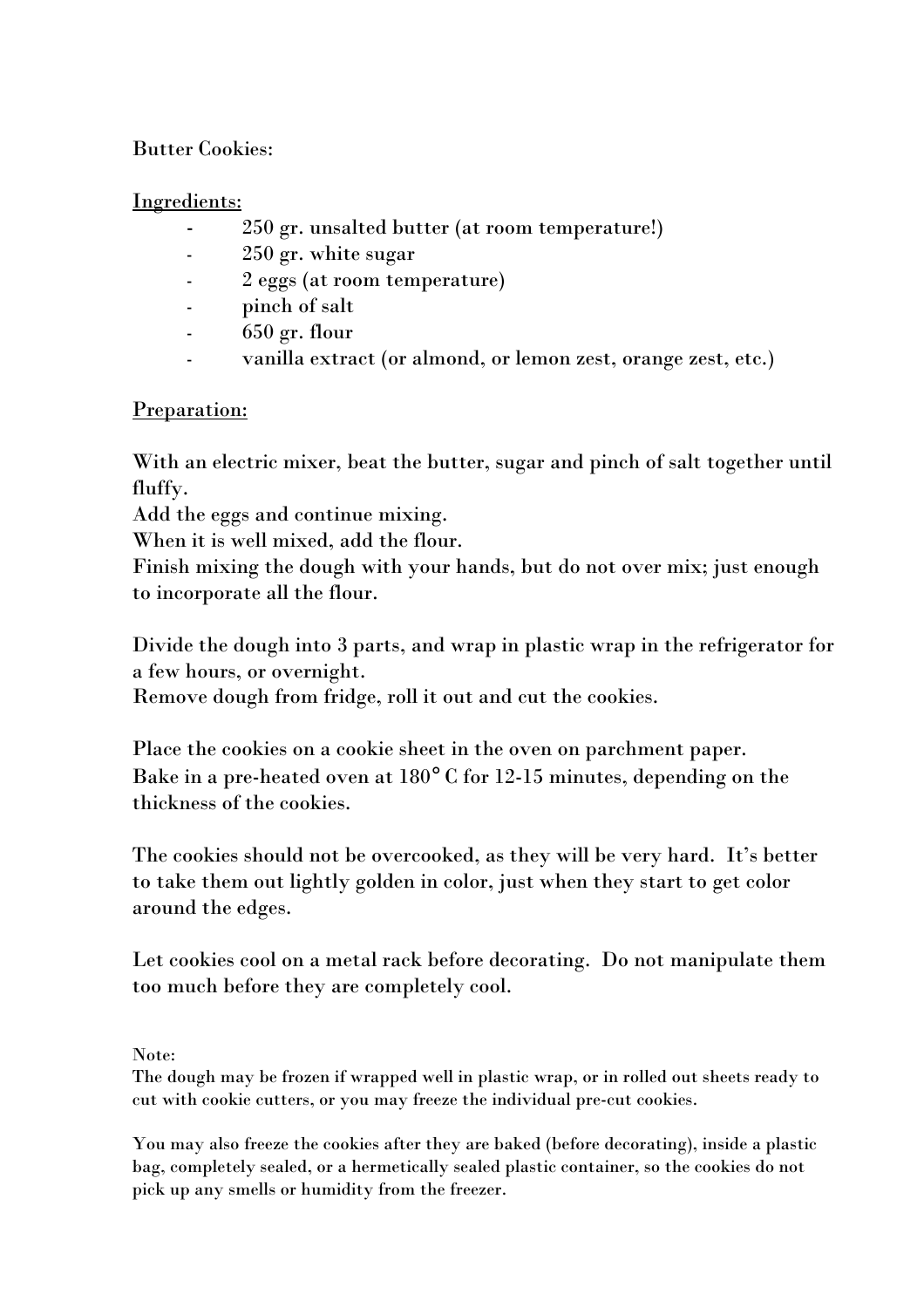# How to decorate cookies with fondant:

(photographs from a web tutorial: www.cakejournal.com)





1 - Utensils: cookies, cutter, fondant, rolling pin, food coloring, corn syrup, brushes…

2 – Roll our the fondant with the rolling pin and use the cookie cutter to cut the fondant.





3 – Cut and separate the wings.

4 – With a small brush, lightly paint the cookie with honey or corn syrup to glue on the fondant and apply the dragonfly wings





5 – With a knife or fondant tool, add texture to the wings.

6 – Finally, add the dragonfly body.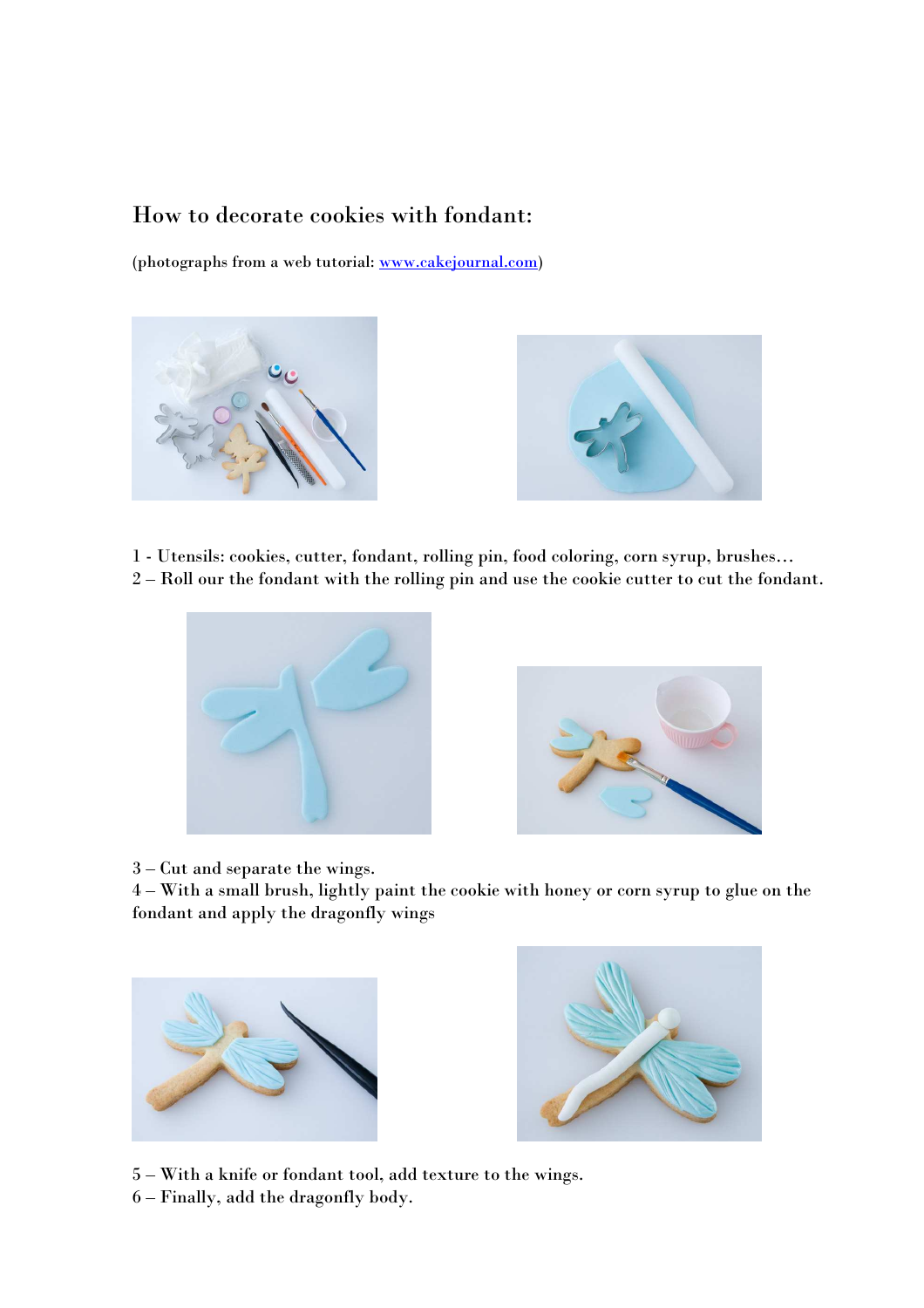How to decorate cookies with royal icing:



1. Utensils: cookies, piping bags/bottles, royal icing, piping tips, toothpicks…



2. Outline the entire cookie with royal icing, using a thick icing and small piping tip.



- 3. Fill in the cookie with royal icing, using a thinner icing and larger piping tip.
- 4. Apply other colors if desired, and decorate! Get creative!  $\odot$